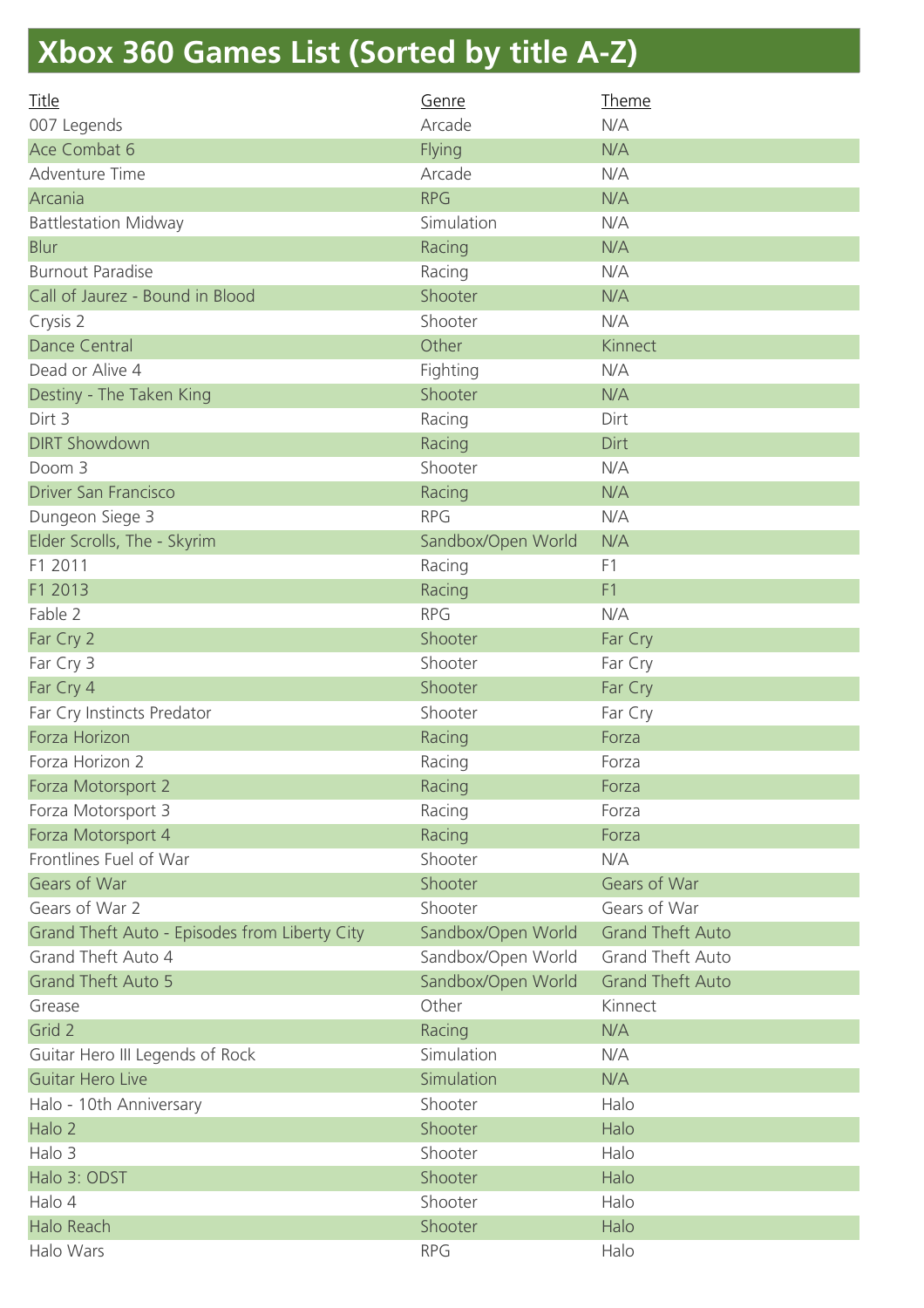## **Xbox 360 Games List (Sorted by title A-Z)**

| <b>Title</b>                                   | Genre              | <b>Theme</b>               |
|------------------------------------------------|--------------------|----------------------------|
| Homefront                                      | Shooter            | N/A                        |
| Kinect Adventures                              | Arcade             | Kinnect                    |
| <b>Kinectimals</b>                             | Other              | Kinnect                    |
| Kinnect Sports                                 | Sports             | Kinnect                    |
| Kinnect Sports Season 2                        | <b>Sports</b>      | Kinnect                    |
| Kinnect Star Wars                              | Arcade             | Star Wars                  |
| <b>LA Noire</b>                                | Sandbox/Open World | N/A                        |
| Lego Batman 2                                  | Arcade             | Lego (excluding Star Wars) |
| Lego Batman 3                                  | Arcade             | Lego (excluding Star Wars) |
| Lego Harry Potter Years 1-4                    | Arcade             | Lego (excluding Star Wars) |
| Lego Indiana Jones                             | Arcade             | Lego (excluding Star Wars) |
| Lego Indiana Jones 2 - The Adventure Continues | Arcade             | Lego (excluding Star Wars) |
| Lego Jurassic World                            | Arcade             | Lego (excluding Star Wars) |
| Lego Lord of the Rings                         | Arcade             | Lego (excluding Star Wars) |
| Lego Marvel Superheroes                        | Arcade             | Lego (excluding Star Wars) |
| Lego Movie Videogame                           | Arcade             | Lego (excluding Star Wars) |
| Lego Star Wars - The Complete Saga             | Arcade             | <b>Star Wars</b>           |
| Lego Star Wars - The Force Awakens             | Arcade             | Star Wars                  |
| Lego Star Wars 2 - The Original Trilogy        | Arcade             | <b>Star Wars</b>           |
| Lost Planet 2                                  | Shooter            | N/A                        |
| Medal of Honor                                 | Shooter            | N/A                        |
| Minecraft                                      | Sandbox/Open World | Minecraft                  |
| Minecraft - Story Mode                         | Sandbox/Open World | Minecraft                  |
| Namco Museum                                   | Arcade             | Retro                      |
| Need for Speed - Hot Pursuit                   | Racing             | Need for Speed             |
| Need for Speed - Most Wanted                   | Racing             | Need for Speed             |
| Need for Speed - Pro Street                    | Racing             | Need for Speed             |
| Need for Speed - Rivals                        | Racing             | Need for Speed             |
| Need for Speed - Shift 2 Unleashed             | Racing             | Need for Speed             |
| Need for Speed - The Run                       | Racing             | Need for Speed             |
| Orange Box, The (Half-Life 2 etc)              | Shooter            | N/A                        |
| Perfect Dark Zero                              | Shooter            | N/A                        |
| Prince of Persia - The Forgotten Sands         | Arcade             | N/A                        |
| Quake 4                                        | Shooter            | N/A                        |
| Quantum Redshift                               | Racing             | Xbox (Original)            |
| Rage - Anarcist Edition                        | Sandbox/Open World | N/A                        |
| <b>Red Dead Redemption</b>                     | Sandbox/Open World | N/A                        |
| Return to Castle Wolfenstein Tides of War      | Shooter            | Xbox (Original)            |
| Ridge Racer Unbounded                          | Racing             | N/A                        |
| Saboteur, The                                  | Arcade             | N/A                        |
| Sega Mega Drive Ultimate Collection            | Arcade             | Retro                      |
| Sega Rally                                     | Racing             | N/A                        |
| Serious Sam HD                                 | Shooter            | N/A                        |
| Sonic Generations                              | Arcade             | N/A                        |
| Soul Calibur 4                                 | Fighting           | N/A                        |
| SSX                                            | Sports             | N/A                        |
| <b>Star Trek</b>                               | Arcade             | N/A                        |